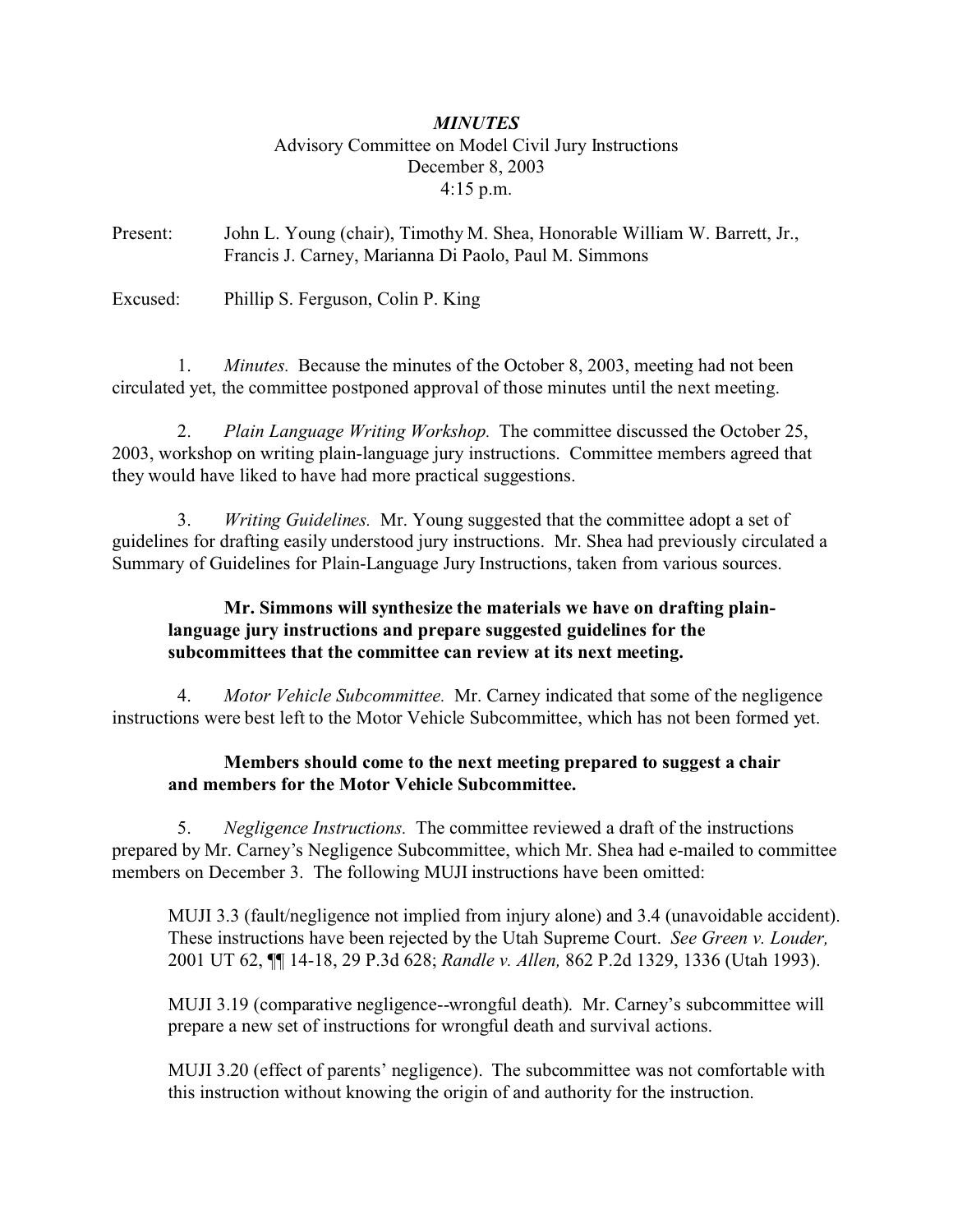Minutes December 8, 2003 Page 2

> MUJI 3.21 (passenger's negligence in passenger's claim against driver). The instruction was left for the Motor Vehicle Subcommittee to consider.

MUJI 3.22 (willful and wanton). This instruction was left for the Intentional Tort Subcommittee to consider.

The committee considered and revised the following new instructions:

1. Introductory Instruction. This instruction was simplified. In cases where the jury is asked to return a general verdict, the instruction will need to be modified, but it was agreed that general verdicts are rarely used anymore in negligence cases.

2. Negligence Defined. The structure of the instruction was revised, and a sentence was added to make it clear that reasonable care is what an ordinarily careful person would do in a similar situation.

3. Standard of Care for the Physically Disabled (old MUJI 3.5). The committee agreed to use the term "disabilities" rather than "impairments" since "impairment" could be misconstrued as something other than a physical disability.

4. Amount of Caution Required When Children Are Involved (old MUJI 3.7). The committee agreed to add to the instruction the requirement that the person knew or should have known that young children might be present. Mr. Carney questioned the need for this instruction and for instruction 6 (dealing with electricity), since they are specific applications of the general instruction that the amount of care required depends on the circumstances, including the danger involved and the foreseeable harm. The committee decided to keep the instructions, at least for the time being.

5. Negligence Applied to Children. The committee questioned how the jury was to evaluate the "intelligence, knowledge and experience" of the child and similar children but decided to leave this phrase in the instruction since it is used in the cases and **Restatements** 

6. Amount of Caution Required in Handling Electricity (old MUJI 3.9). The first sentence of the draft instruction was deleted since it referred to the "standard of care," a term that had not previously been used or defined.

Copies of the revised instructions are attached to these minutes.

The committee also discussed proposed instruction 7, defining "legal cause." Dr. Di Paolo proposed an alternative instruction that used the term "legally important cause." The